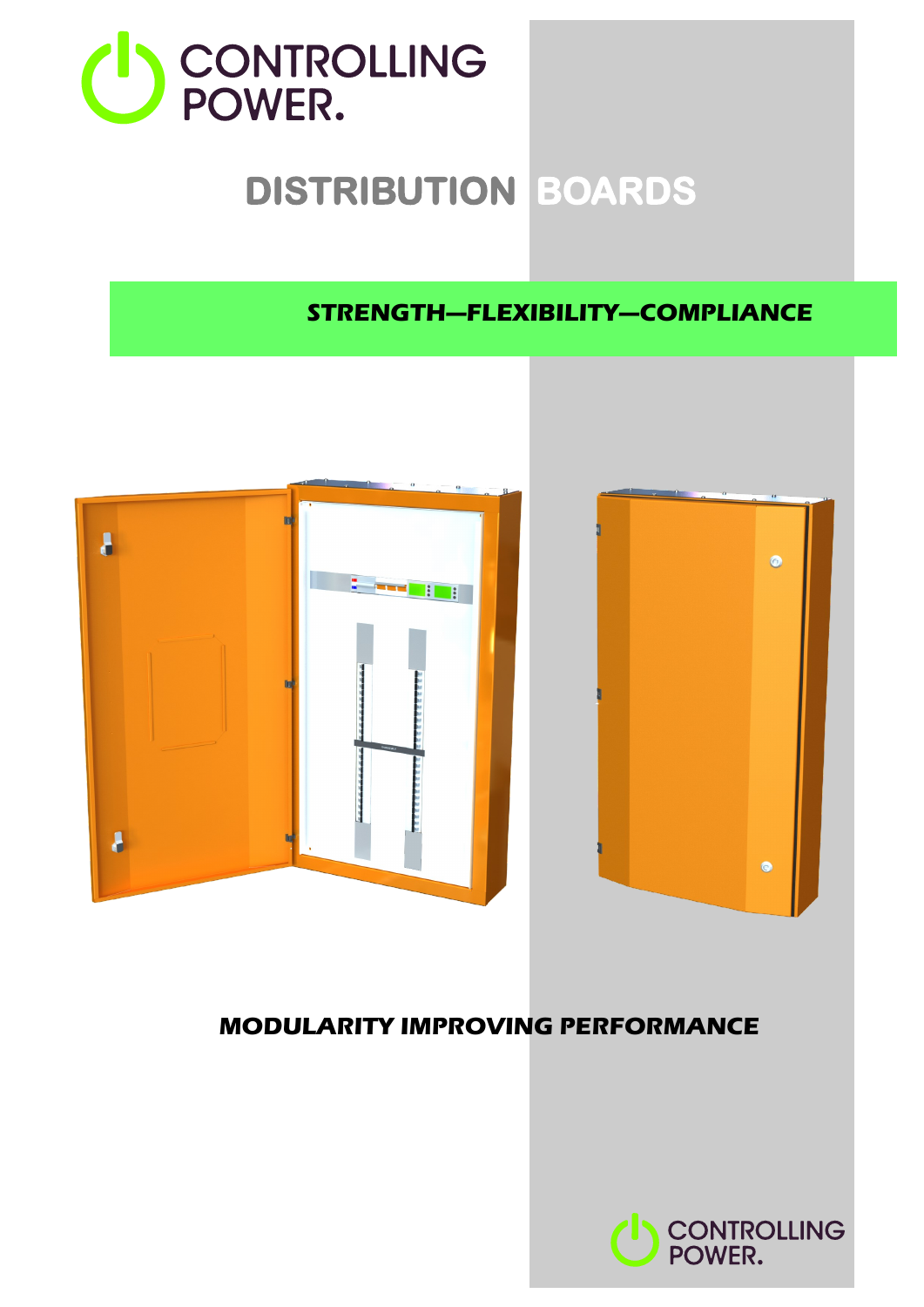# **TECHNICAL DATA**



#### **TECHNICAL SPECIFICATIONS:**

| Cabinet Construction:          | 1.6mm zinc seal mild steel machine punched and folded                                                                         |
|--------------------------------|-------------------------------------------------------------------------------------------------------------------------------|
| Assembly Width:                | Corners welded and dressed                                                                                                    |
| Assembly Depth:                | 600mm                                                                                                                         |
| Doors:                         | 205mm                                                                                                                         |
|                                | 1.6mm zinc seal mild steel<br>Schedule holder fixed to inside of door                                                         |
| Locks:<br>Hinges:<br>Colour:   | Chrome plated 1/4 turn, 6mm square key<br>Die Cast Black Hinge, Nylon Pin<br>X15 Orange Ripple<br>Special colours on request. |
| Cable Support:<br>Escutcheons: | Perforated mounting tray<br>1.6mm zinc seal mild steel<br><b>Pearl White</b><br>Lift off arrangement                          |
| Gland Plates:                  | 2mm aluminium top and bottom.                                                                                                 |
| Degree of Protection:          | IP44-IP56                                                                                                                     |
| Chassis:                       | Encapsulated DIN Chassis 18mm centres                                                                                         |
| Circuit Breaker type:          | Schneider iC60N/H range                                                                                                       |
| <b>Current Rating:</b>         | 250A                                                                                                                          |
| Fault Rating:                  | 25kA 0.1 sec, 52.5kA peak                                                                                                     |
| Neutral & Earth:               | Double Screw Brass links                                                                                                      |
| Control Cabling:               | V90HT 1.0mm <sup>2</sup> minimum                                                                                              |
| Identification:                | Machine printed wire markers                                                                                                  |
| Terminations:                  | <b>Pre-insulated Ferrules</b>                                                                                                 |
| Terminals:                     | <b>PT4 Push in terminals</b>                                                                                                  |
| Labels:                        | Machine engraved laminate                                                                                                     |

## **SUPPORTING AUSTRALIAN MANUFACTURING**

With the development and use of this distribution board system, we maximised the amount of Australian content in our switchboards.

We work to keep local employment to our best ability, believing that manufacturing in Australia is alive and well and has a healthy future.

- All sheet metal is designed and manufactured in Australia.
- Distribution chassis are designed and assembled in Australia
- Product development and design are kept in Australia This is overseas for many international products.
- Type testing is done at Australian Testing stations.
- Our final manufacture and assembly is all done in Australia.